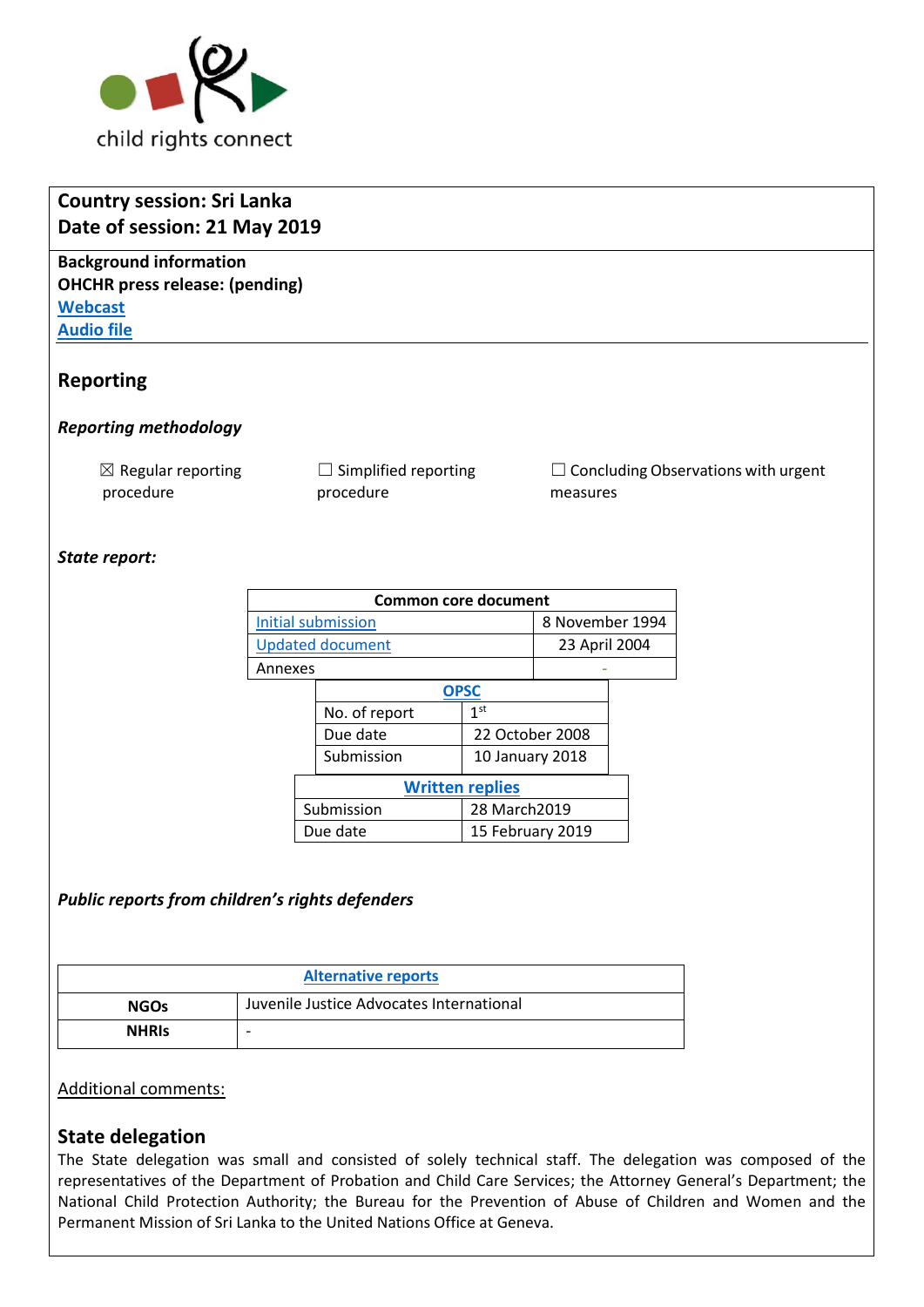

| <b>Committee's Task Force members</b> |                 |
|---------------------------------------|-----------------|
| Name & Last Name                      | Country         |
| <b>Benyam Dawit MEZMUR</b>            | <b>Ethiopia</b> |
| <b>Mikiko OTANI</b>                   | Japan           |

## **Dialogue description**

#### i. Character of the dialogue

The atmosphere was cooperative and constructive, but the dialogue lacked a more in-depth discussion on some topics.

#### ii. General assessment made by the Committee

The Committee appreciated the handing out of additional information received on the same day of the dialogue; including a possible new legislation on harmful publications in addition to the report and encouraged the State party to provide further information in writing. The Committee commended the State party for its positive and constructive spirit in engaging with treaty bodies after such a long civil war.

#### iii. Main issues discussed:

- **General measures of implementation:** With regards to disaggregation and data collection, the Committee asked whether the lack of data collection on child marriage and sex tourism implied that there were no such cases or if it was due to lack of capacity? The delegation affirmed that the country is facing challenges as far as data collection is concerned. The Committee raised concern about the fact that sale and trafficking was not considered grave enough since the sanction provided was solely a fine and asked whether such a punishment is commensurate with the offense committed. The delegation replied that fines are always coupled with other types of punishments.
- **Prevention:** The Committee asked whether there are any plans to amend the Muslim Act which allows marriage of children below the age of 18. The delegation assured the Committee that the discussion is ongoing among stakeholders so as to get consensus on the legal amendments be made.
- **Prohibition:** The Committee commended the State party on the efforts made to cover a number of offenses under OPSC by amending the Penal Code and asked to consider further review of the national legislation so as to fully comply with art.3 of the OPSC. To the question on the number of people who have been convicted for violations of the OPSC, the Committee did not receive a clear answer.
- **Sanctions:** The Committee noted that different types of sanctions apply to the three types of offences provided for by OPSC -i.e. minimum of 3 years of imprisonment for sale of children, minimum of 5 years of imprisonment for child prostitution and minimum of 2 years for child pornography- and asked the reasons behind such a difference especially for child pornography. The delegation clarified that child pornography and child prostitution are sufficiently covered by Sri Lankan domestic legislation, mainly by the Penal Code. All of these offenses carry minimum mandatory sentences but go up to a maximum sentence; for instance, sexual exploitation carries a minimum mandatory sentence of 5 years up to a maximum of 20 years of imprisonment and a fine. The delegation clarified that it doesn't exist a specific offence called "sale of children" but there are related offenses; there is a provision which comprehensively criminalizes the offense of trafficking. Moreover, the delegation acknowledged that practical challenges exist in the prosecution of all forms of child abuse when children are called as witnesses. The Committee raised concern about the treatment of a child involved in a crime event. The delegation responded that it is up to the judge to decide whether the child would face criminal responsibility or not.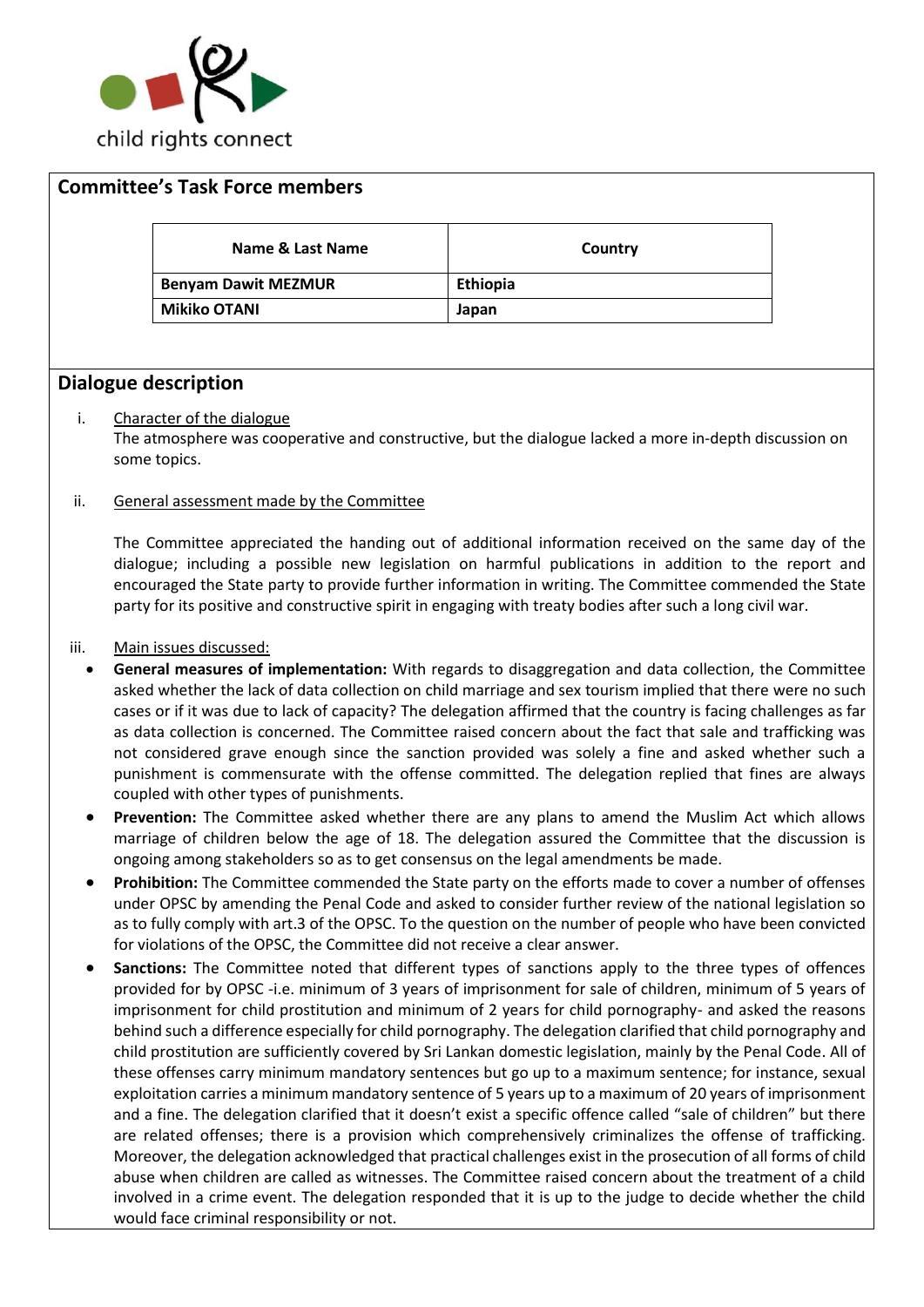

• **Prosecution:** The Committee asked about the number of reported cases, the amount of cases investigated and to the amount of cases prosecuted, and sanctions applied to perpetrators. The delegation admitted that there have not been many cases prosecuted and that the lack of resources to undertake effective investigations has been one of the main reasons.

## **Recommendations of the Committee**

- **Data collection:** The Committee recommends that the State party disaggregate data by, inter alia, sex, age, nationality and ethnic origin, geographic location, type of offence and socioeconomic status; collect data on how children access and use digital and social media; collect data on the number of cases reported, prosecutions and convictions and the redress provided to child victims, disaggregated by the type of offence, including with regard to online and offline activity, details regarding the perpetrator and the sex, age, nationality and ethnic origin, geographic location and socioeconomic status of the victims; give due respect to children ' s right to privacy in collecting, analysing and storing data; and analyse the data collected and use it as a basis for designing policies and strategies to implement the Optional Protocol while assessing progress achieved towards that objective.
- **General measures of implementation:** The Committee urges the State party to ensure that all acts and activities listed in the Optional Protocol are fully covered under domestic criminal law, including all forms of sale of children, child prostitution and pornography and the sexual exploitation of children in travel and tourism.
- **Prevention of sale of children, child prostitution and child pornography:** The Committee urges the State party to undertake research on the root causes and extent of the sexual exploitation of boys and girls; to strengthen its poverty reduction strategies and supportive social protection measures for families in disadvantaged and marginalized situations; to intensify its awareness-raising activities to change attitudes about the sexual exploitation of children and alert the general public; to strengthen its regulation and engagement with the communications technology sector to prevent and respond to online child sexual exploitation; to further strengthen its efforts to eliminate child labour; and to establish a mechanism to effectively identify, monitor and support children who are at risk of becoming victims, or are victims, of offences covered by the Optional Protocol and their families.
- **Prevention of sale of children, child prostitution and child pornography:** The Committee urges the State party to define and criminalize the offences of the sale of children, child prostitution and child pornography, covering all the acts and activities prohibited under articles 2 and 3 of the Optional Protocol, including an attempt to commit any of those acts or complicity or participation in any of those acts; to prohibit child and forced marriage; and to ensure that all boys and girls under the age of 18 are fully protected from all forms of sexual exploitation, including prostitution.
- **Protection of the rights of child victims:** the Committee recommends the State party to strengthen its mechanism for the early identification of child victims of offences under the Optional Protocol; to adopt and implement the draft national guidelines concerning the treatment of and reparation, restitution and rehabilitation with regard to all crime victims; to ensure that child victims of offences under the Optional Protocol are not subject to treatment or sanctions as offenders and are given appropriate support; and to provide all children with free legal aid and the support of specialized child psychologists and social workers, and ensure they have access to child- and gender-sensitive complaint mechanisms and appropriate procedures for seeking compensation and redress, without discrimination.
- **Helpline:** The Committee recommends the State party to allocate sufficient resources to ensure the quality of the existing helplines and ensure that they are fully accessible and known to all children; to conduct systematic training for professionals operating the helplines to effectively prevent and respond to cases of the sale of children, child prostitution and child pornography; and to establish a regular and effective monitoring mechanism to ensure the quality of the helpline support and advice provided.

## **Sustainable Development Goals**

**-**